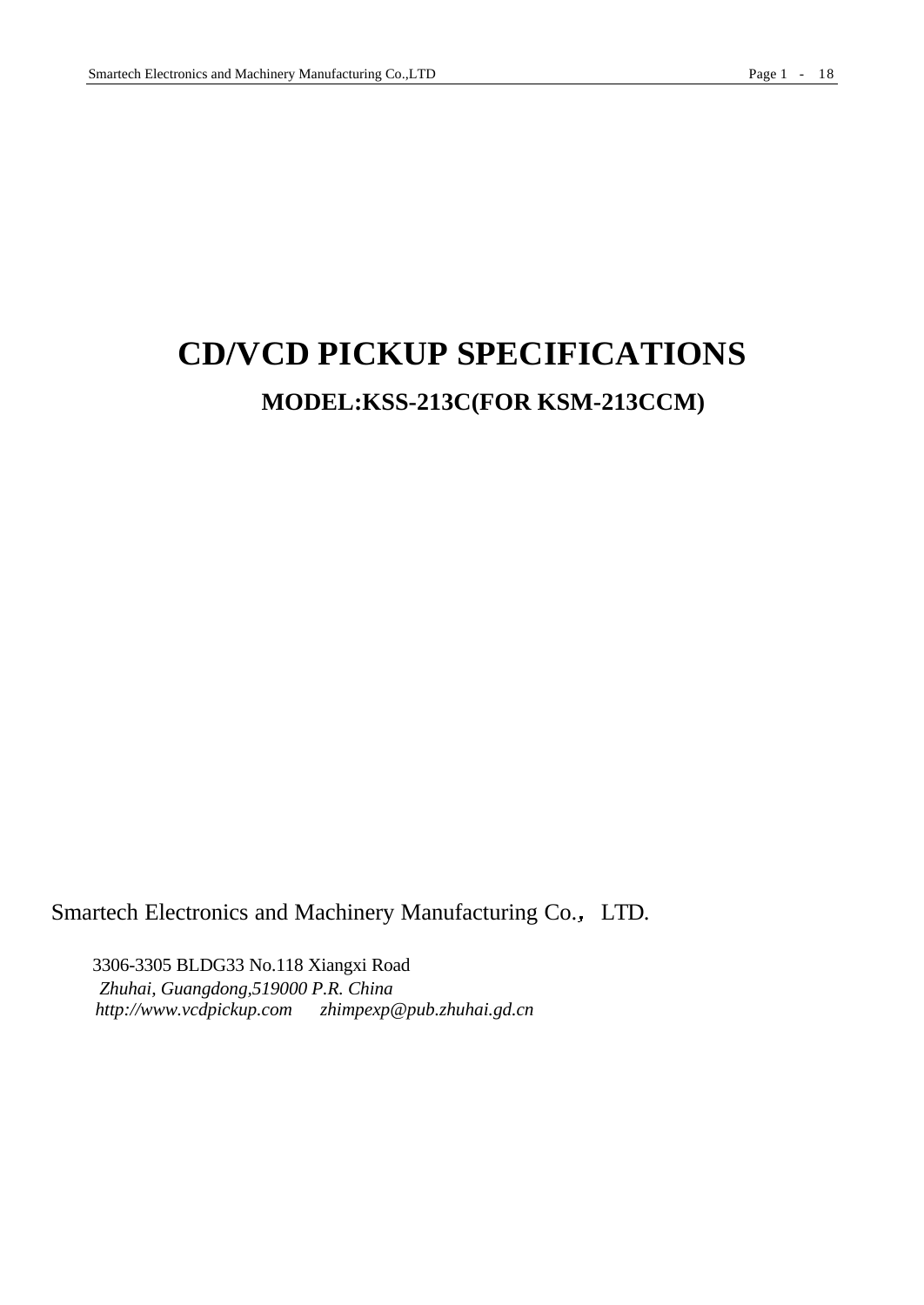### **CONTENTS**

- 1. Scope of Document
- 2. Evaluation Conditions
- 3. Absolute Maximum Rating
- 4. Performance Specifications
	- 4.1 General
	- 4.2 Actuator
	- 4.3 Electrical characteristics
- 5. Reliability Assurance
	- 5.1 Reliability Test Standard
	- 5.2 Reliability Specification
- 6. Dimension
- 7. Optical Structure
- 8. Pin Connection
- 9. APC Power Supply
- 10. Standard evaluation circuit
- 11. Precautions for handling
- 12. Conformity of main parts to UL safety standards
- 13. Semiconductor Laser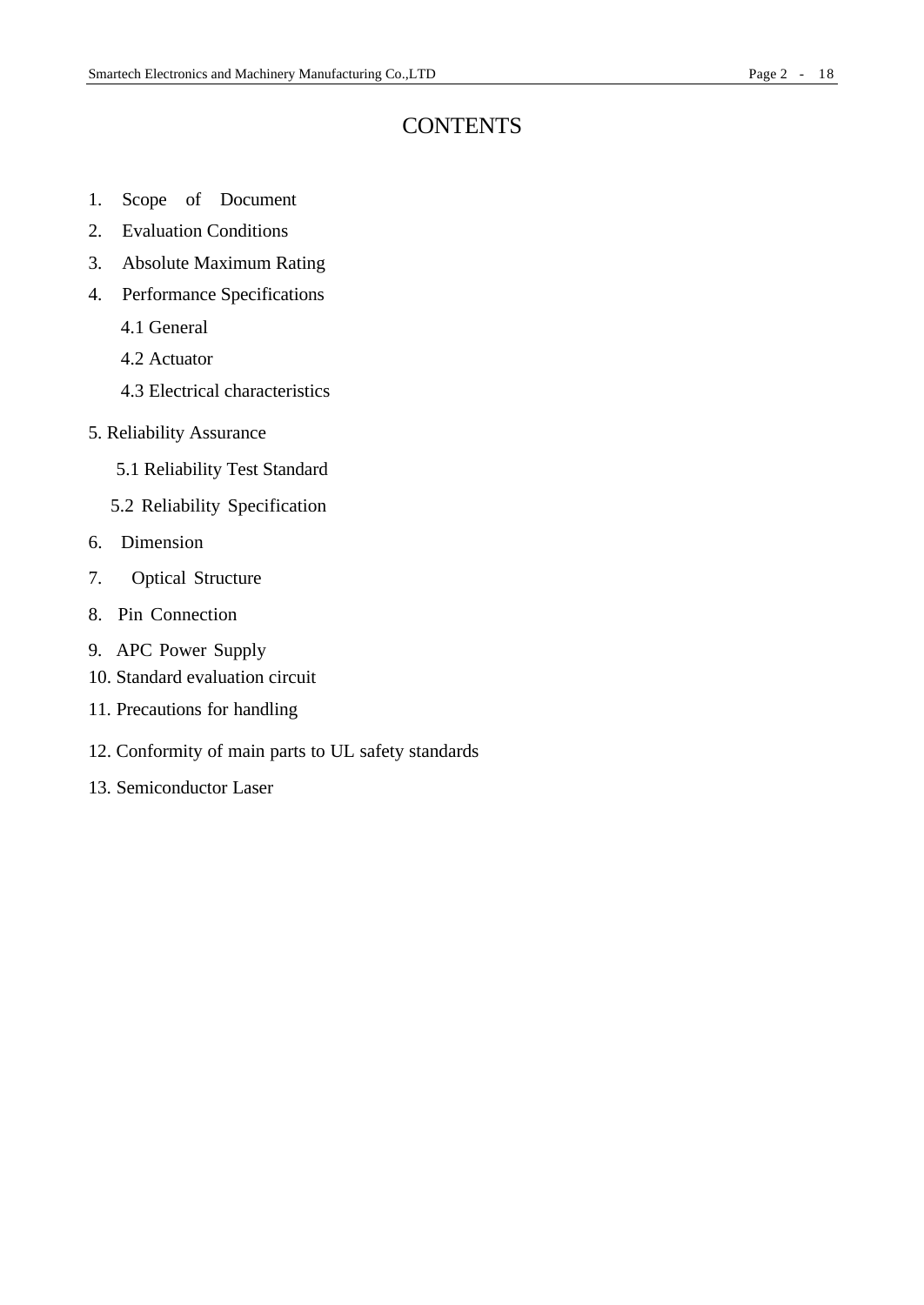### 1. **Scope of Document**

- $\star$  This document describes the specification of optical pickup for use in compact disc players (including audio CD and Video CD).
- The contents of this specifications manual are subject to change for the purpose of improvement by prior discussion of both parties.
- If any disagreement should arise, action will be taken to settle the matter upon discussion of both parties based on the content of specifications manual.
- Within the range of these specifications, parts are subject to change without notice for technical improvement.

### 2. **Evaluation Conditions**

Measurements of basic performance specifications must be performed under the following conditions.

| <b>ITEM</b>           | <b>CONDITIONS</b>                                                                                                                                                                                                                  |  |  |
|-----------------------|------------------------------------------------------------------------------------------------------------------------------------------------------------------------------------------------------------------------------------|--|--|
| Position              | Emitting laser light from the horizontally placed objective lens is<br>to by $Z$ axis + direction                                                                                                                                  |  |  |
| Environment           | The test should be taken at normal temperature and humidity. If<br>any doubts arise, take the test at a temperature of $20 \sim 25$ °C<br>and humidity of $50 \pm 5\%$                                                             |  |  |
| <b>Test Equipment</b> | PULSTECH made standard inspection equipment.<br>Model: OPAS 1000A<br>Jitter Meter: Meguro MJM-6318<br>Leader LJM-1851<br>APC power supply (See chapter 9)<br>Standard measurement circuit (See chapter 10)<br>Oscilloscope(100MHz) |  |  |
| Evaluation disc       | SONY: YEDS-18<br>A-BEX: TCD784                                                                                                                                                                                                     |  |  |

Note: This document adopts SI unit.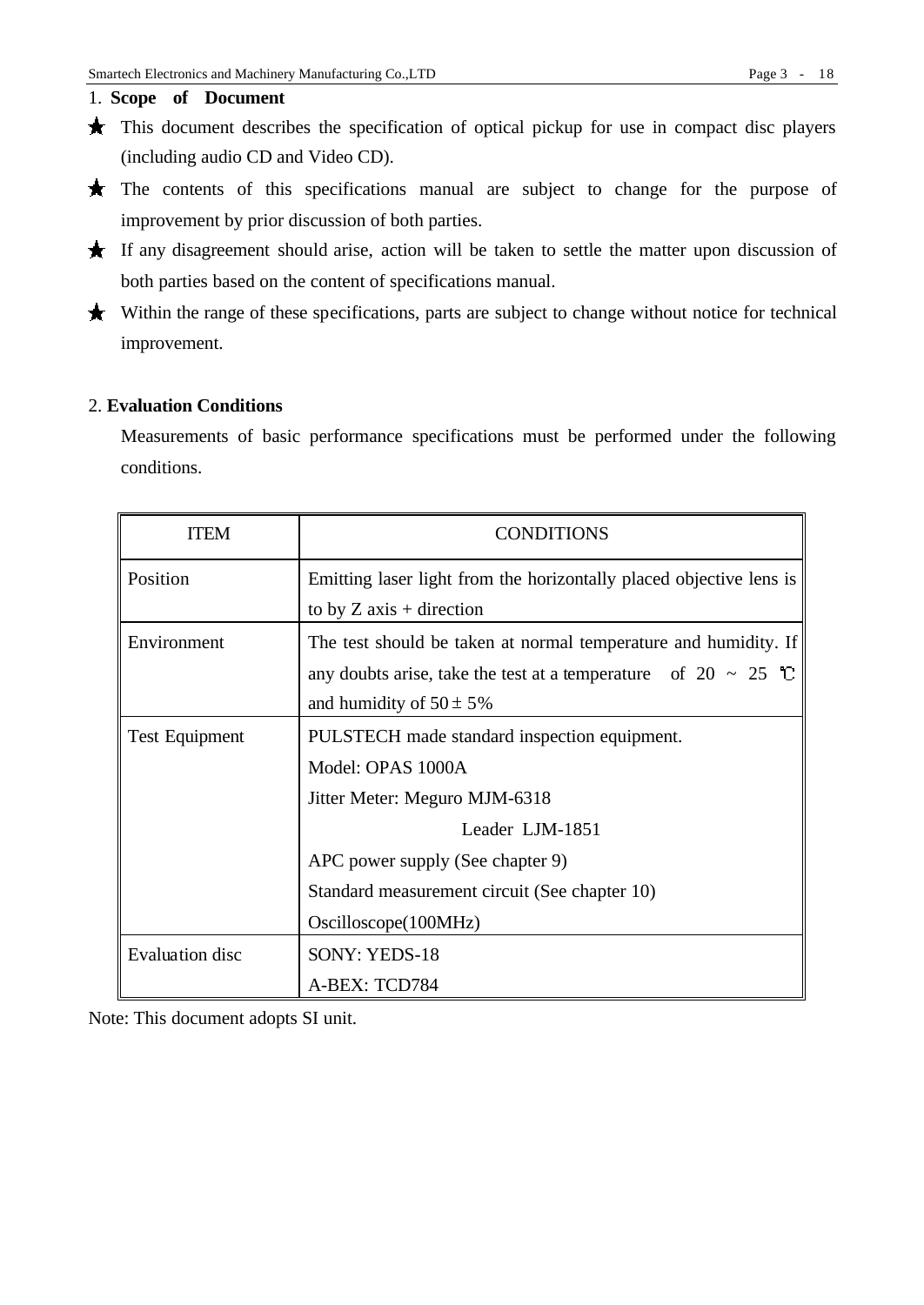### 3. **Absolute Maximum Rating**

| <b>ITEM</b>                 |                | <b>SPECIFICATIONS</b>  | <b>REMARKS</b>         |  |
|-----------------------------|----------------|------------------------|------------------------|--|
| Actuator coil               | Focusing coil  | 200mA RMS (continuous) | 0 mA for tracking coil |  |
| current                     | Tracking coil  | 200mA RMS (continuous) | 0mA for focusing coil  |  |
| Laser diode reverse voltage |                | 2V                     | Focusing               |  |
| Monitor<br>pin              | diode<br>photo | 30V                    |                        |  |
| reverse voltage             |                |                        |                        |  |
| 6-segment                   | diode<br>photo | $10 \text{ mA}$        |                        |  |
| forward current             |                |                        |                        |  |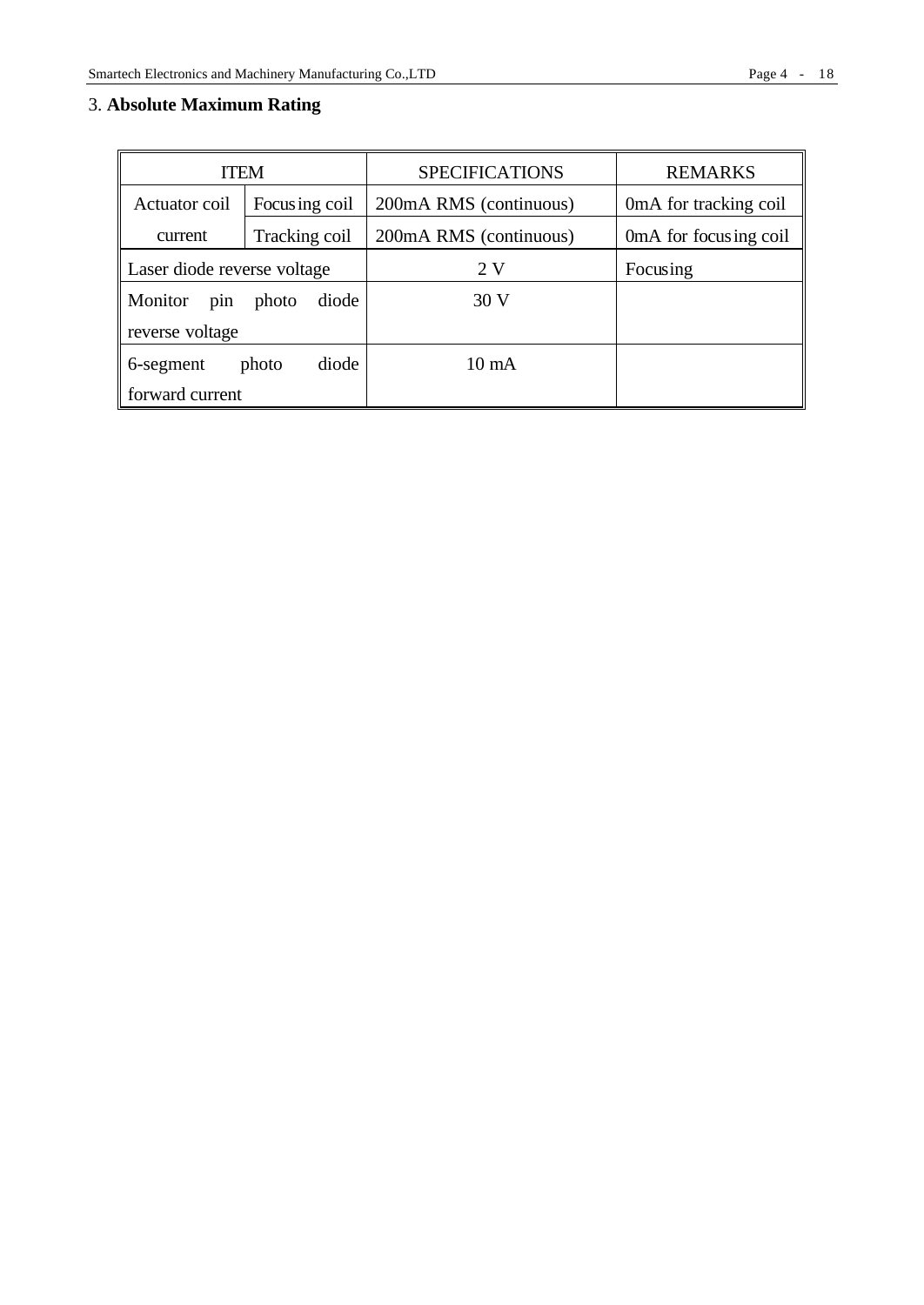## 4.**Performance Specifications**

4.1 General

| <b>ITEM</b>                   |                                                                              | <b>SPECIFICATION</b>        |                                                                                                                                      |                                                              |  |
|-------------------------------|------------------------------------------------------------------------------|-----------------------------|--------------------------------------------------------------------------------------------------------------------------------------|--------------------------------------------------------------|--|
|                               |                                                                              |                             | Focus length (f)                                                                                                                     | 3.86 mm                                                      |  |
|                               |                                                                              | Lens                        | Numerical aperture (NA)                                                                                                              | 0.45                                                         |  |
| optical                       |                                                                              |                             | Working distance (WD)                                                                                                                | $2.1$ mm                                                     |  |
|                               |                                                                              | Laser diode                 | Laser wavelength $(\lambda)$                                                                                                         | 760~800 nm                                                   |  |
|                               |                                                                              | Servo error detect          | Focusing error                                                                                                                       | Astigmatism method                                           |  |
|                               |                                                                              | method                      | Tracking error                                                                                                                       | 3-spot method                                                |  |
|                               | <b>Focusing Direction</b><br>connector moves the objective lens toward disc. |                             |                                                                                                                                      | A positive voltage applied to Pin 13 of Actuator/Laser diode |  |
| Direction of Lens<br>Movement |                                                                              | <b>Tracking Direction</b>   | A positive voltage applied to pin 14 of Actuator/Laser diode<br>connector moves the objective lens toward the center of the<br>disc. |                                                              |  |
|                               |                                                                              | Dimension                   |                                                                                                                                      | See chapter 6                                                |  |
| Mechanical                    |                                                                              | Mass Weight                 |                                                                                                                                      | $23\pm1$ g                                                   |  |
|                               |                                                                              | Moving mass of actuator     |                                                                                                                                      | 1.8 <sub>g</sub>                                             |  |
| Electrical                    |                                                                              | Power supply voltage for LD |                                                                                                                                      | Single power supply<br>$+5V$                                 |  |
|                               |                                                                              | PD signal output method     |                                                                                                                                      | Voltage output                                               |  |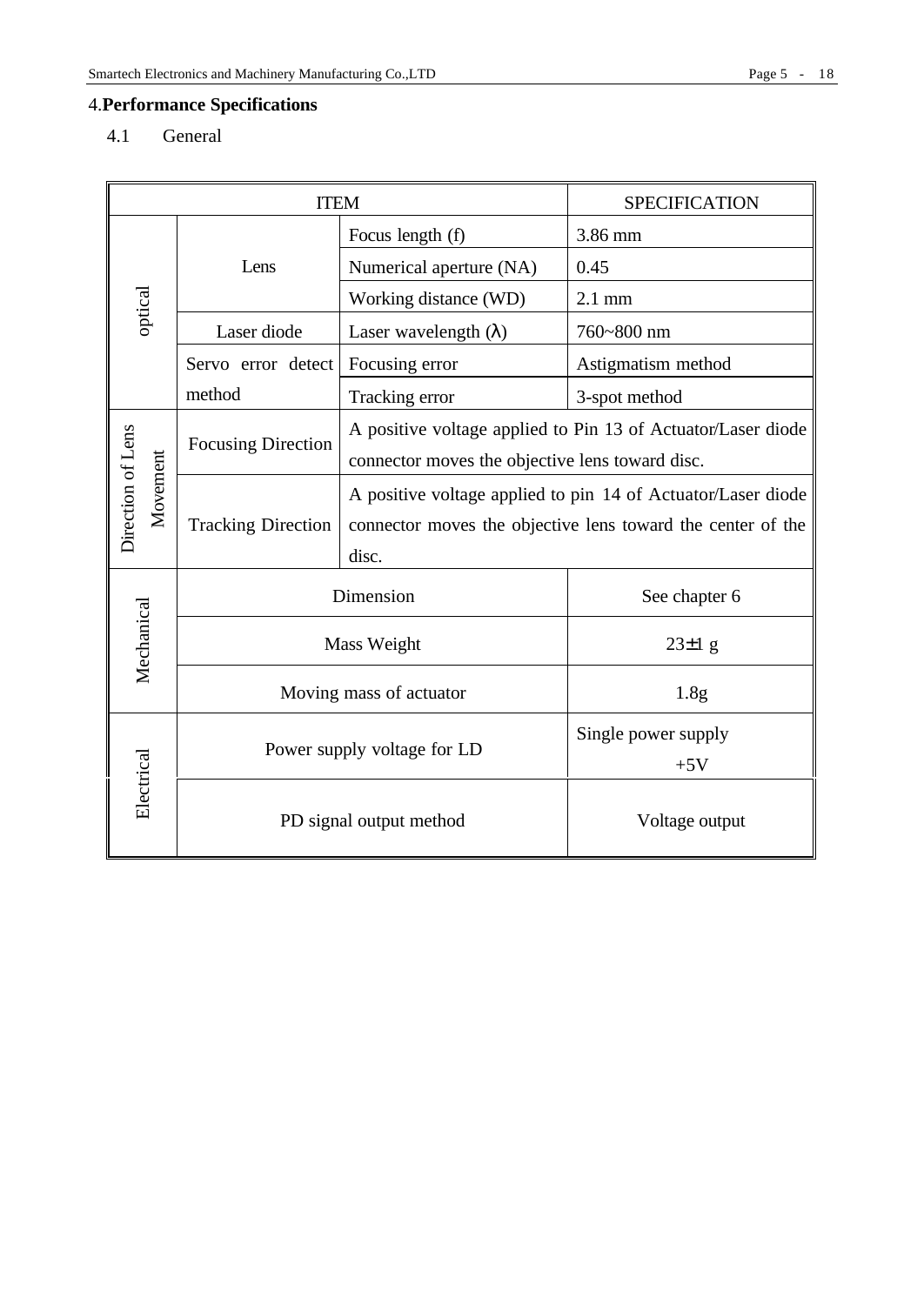### 4.2 Actuator

| <b>ITEM</b>             |                    |                    | <b>STANDARD</b><br><b>VALUE</b> | <b>REMARKS</b>                         |  |
|-------------------------|--------------------|--------------------|---------------------------------|----------------------------------------|--|
|                         |                    |                    | (ROOM<br>TEMPERATURE)           |                                        |  |
|                         | Movable distance   |                    | $> \pm 0.7$ mm                  | With respect to design center position |  |
|                         | DC resistance      |                    | 7.0 $\pm$ 1 $\Omega$            |                                        |  |
| じ                       | Sensitivity        |                    | $1.6 - 0.6$ mm/V                | Specified at 5 Hz                      |  |
| CUSIN                   |                    | Resonant frequency | 20±4 Hz                         | Specified at Maximum Q value           |  |
|                         | (f <sub>O</sub> )  |                    |                                 |                                        |  |
| $\circ$<br>$\mathbf{L}$ | Q value            |                    | $15±5$ dB                       | $Q$ value= $Gain(fo)$ - $Gain(5Hz)$    |  |
|                         | 1 KHz<br>Phase     |                    | $195±7$ deg                     |                                        |  |
|                         |                    | 5 KHz              | $224\pm7$ deg                   |                                        |  |
|                         | Movable distance   |                    | $> \pm 0.5$ mm                  | With respect to design center position |  |
| DC resistance           |                    |                    | 7.0 $\pm$ 1 $\Omega$            |                                        |  |
| U                       | Sensitivity        |                    | $1.0_{-0.4}^{+0.8}$ mm/V        | Specified at 5 Hz                      |  |
|                         | Resonant frequency |                    | 18±4 Hz                         | Specified at Maximum Q value           |  |
| TRACKIN                 | (f <sub>O</sub> )  |                    |                                 |                                        |  |
|                         | Q value            |                    | $20±5$ dB                       | $Q$ value= $Gain(fo)$ - $Gain(5Hz)$    |  |
|                         |                    | 1 KHz              | $182\pm7$ deg                   |                                        |  |
|                         | Phase              | 5 KHz              | $192±7$ deg                     |                                        |  |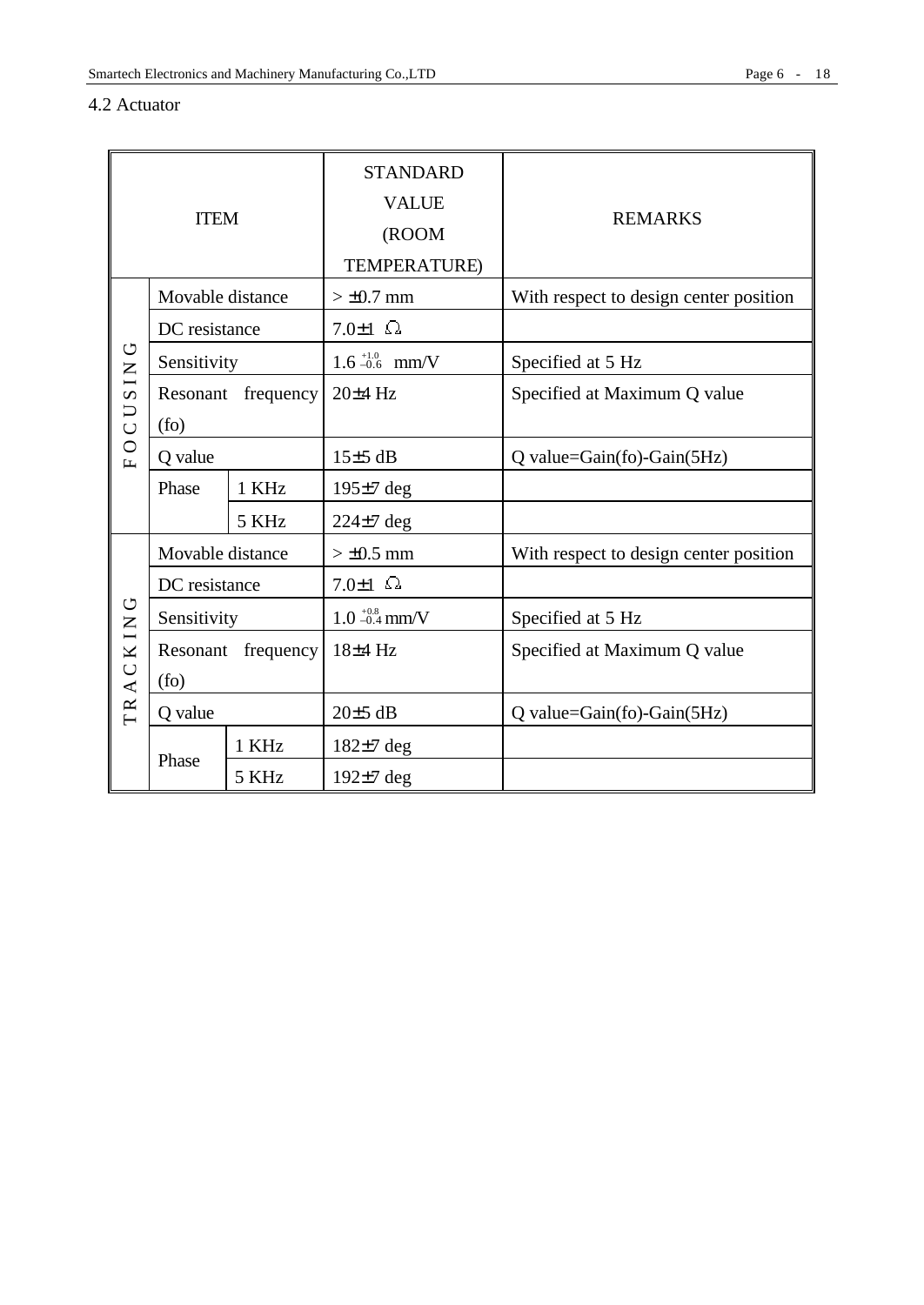### 4.3 Electrical characteristics

| <b>ITEM</b>           | <b>REMARKS</b><br><b>STANDARD</b>     |                                                                                                   |                                                                                                           |  |  |
|-----------------------|---------------------------------------|---------------------------------------------------------------------------------------------------|-----------------------------------------------------------------------------------------------------------|--|--|
|                       |                                       | (ROOM                                                                                             |                                                                                                           |  |  |
|                       |                                       | <b>TEMPERATURE)</b>                                                                               |                                                                                                           |  |  |
|                       | Level                                 | $1.0 \pm 0.2$ Vp-p                                                                                | APC temperature<br>characteristics exclude                                                                |  |  |
|                       | Jitter Level                          | $<$ 30ns                                                                                          | Use a standard jitter                                                                                     |  |  |
|                       |                                       |                                                                                                   | measuring<br>device                                                                                       |  |  |
|                       | Crosstalk                             |                                                                                                   |                                                                                                           |  |  |
| RF Signal             |                                       | $\frac{V2}{V1}$   <45%                                                                            | V1<br>V2                                                                                                  |  |  |
|                       | Variation of RF<br>signal<br>envelope | the objective lens moves±0.35mm                                                                   | The variation of RF signal envelope must be less than 30% when                                            |  |  |
|                       | S-curve                               | $20±6 Vp-p$                                                                                       | S-curve p-p:10.5µm                                                                                        |  |  |
|                       | Amplitude                             |                                                                                                   |                                                                                                           |  |  |
| Focus Error Signal    | Defocusing                            | $\leq$ $\pm$ 1 µm                                                                                 | Focus bias at<br>Optimum jitter level<br>GMD<br>V2<br>V1<br>Center<br>defocus= $ v2 / v1 $ * 10.5 $\mu$ m |  |  |
|                       | Polarity                              | The focus error signal changes from minus to plus when the<br>objective lens approaches the disc. |                                                                                                           |  |  |
|                       | Amplitude                             | $14\pm 6$ Vp-p                                                                                    |                                                                                                           |  |  |
| Tracking Error Signal | E-F balance                           | $\frac{V2}{V1}$ <20%                                                                              | GND<br>V1<br>Center<br>V2                                                                                 |  |  |
|                       | $E-F$<br>phase<br>different           | $<$ 60 deg                                                                                        |                                                                                                           |  |  |
|                       | Polarity                              | tracking signal is defined as plus. (See Fig 4.3)                                                 | When the laser spot is off track toward the center of the disc,                                           |  |  |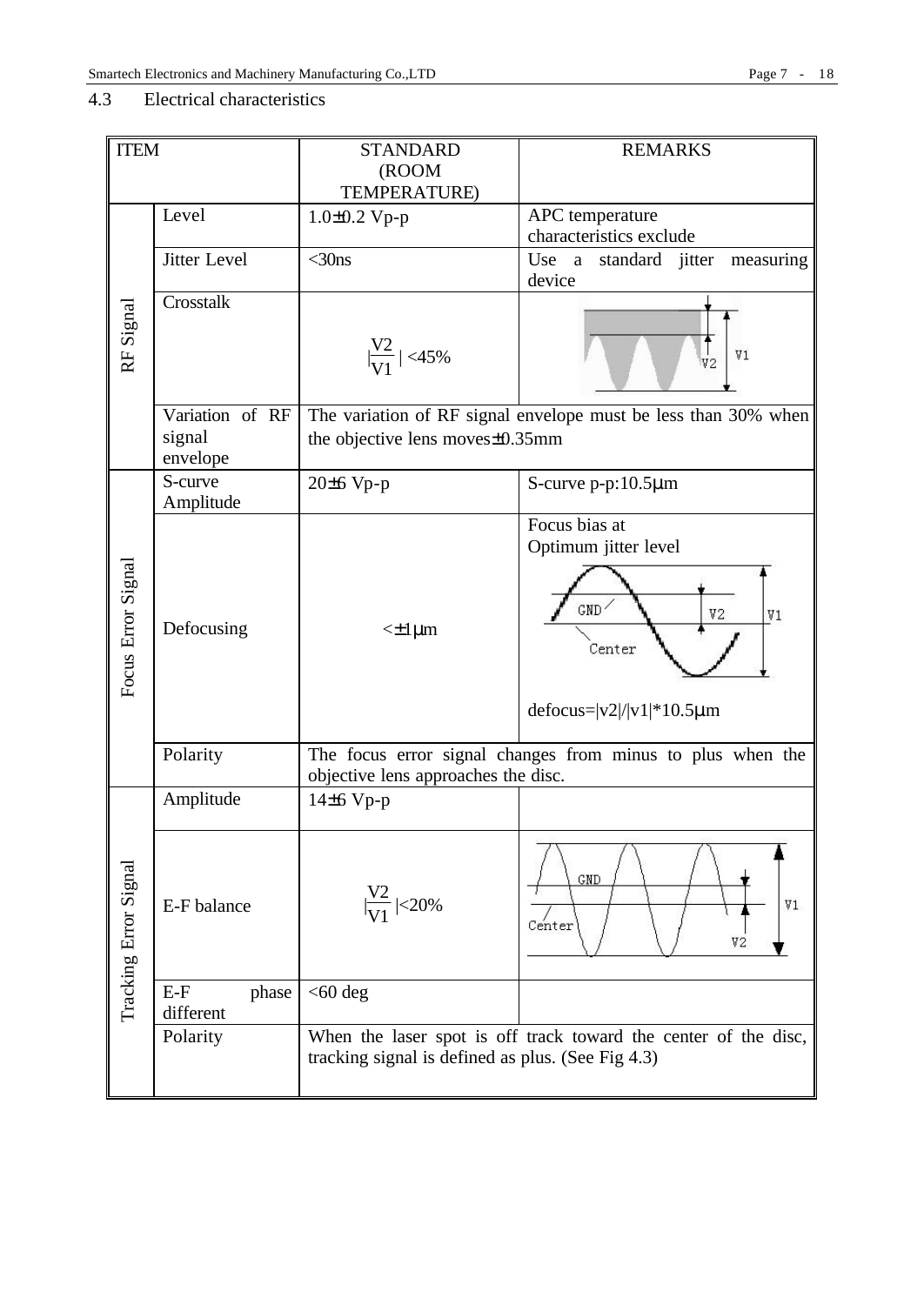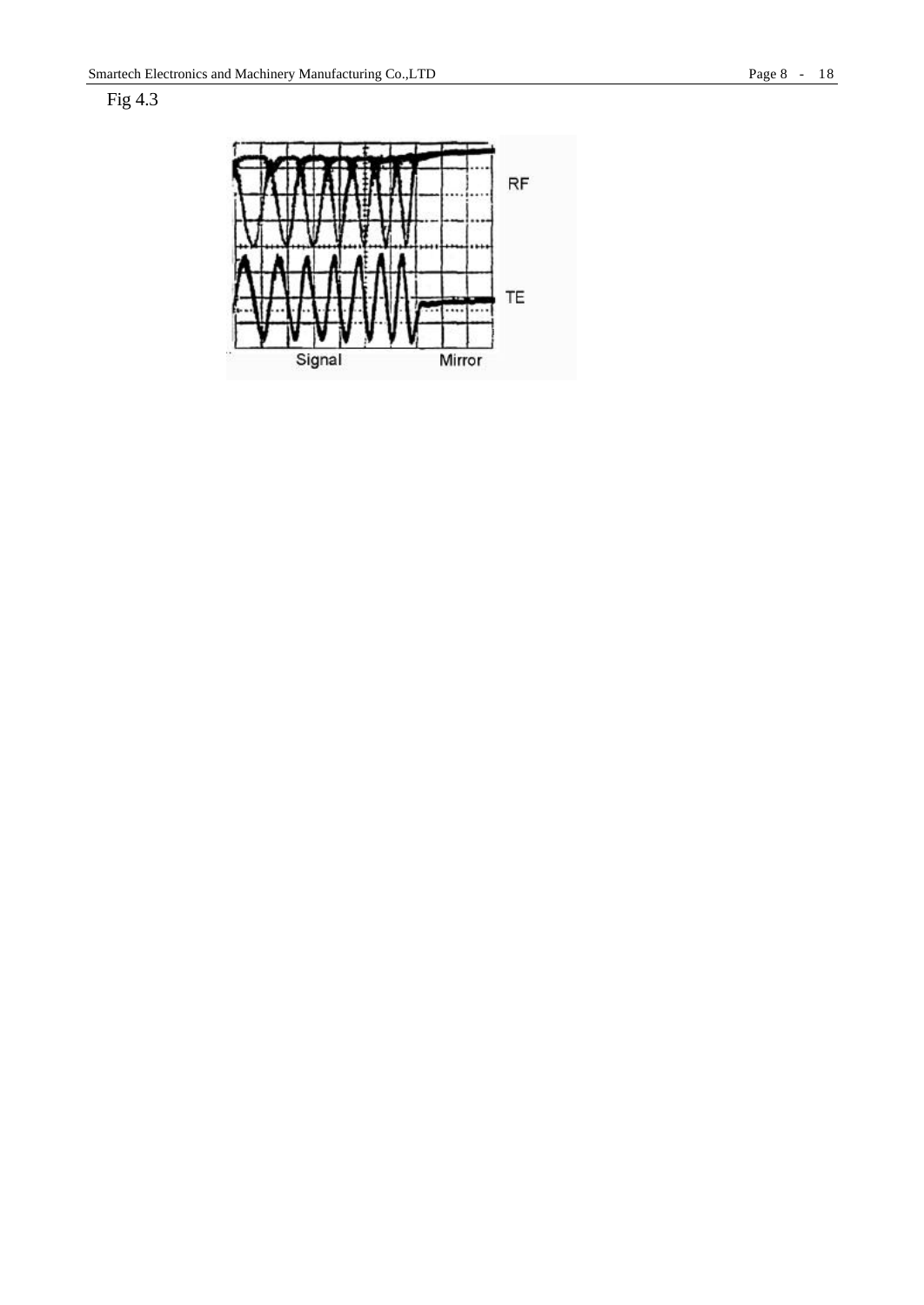### 5. **Reliability Assurance**

### 5.1 Reliability Test Standard

| <b>ITEM</b>             | <b>CONDITION</b>                                                    | <b>TEST METHOD</b>                                 |  |  |
|-------------------------|---------------------------------------------------------------------|----------------------------------------------------|--|--|
| Operating               | -5 to 55 $^{\circ}$ C                                               | Leave the pick-up in the idle state within this    |  |  |
| Temperature             |                                                                     | temperature range for 4 hours. Then age it for     |  |  |
|                         |                                                                     | 10 minutes at the same temperature and take        |  |  |
|                         |                                                                     | performance data.                                  |  |  |
|                         |                                                                     | Do not allow condensation to form on the lens      |  |  |
|                         |                                                                     | and actuator.                                      |  |  |
| Storage                 | -30 to 60 $^{\circ}$ C                                              | Leave the pickup at temperature in the above       |  |  |
| Temperature             |                                                                     | range for 24 hours and then at<br>room             |  |  |
|                         |                                                                     | 16<br>temperature<br>for<br>hours.<br>Take<br>over |  |  |
|                         |                                                                     | performance after aging.                           |  |  |
|                         |                                                                     | Do not let condensation form on the lens and       |  |  |
|                         |                                                                     | actuator.                                          |  |  |
| Storage in Hot and      | Temperature: 60 °C<br>Leave the pickup at the above temperature and |                                                    |  |  |
| <b>Humid Conditions</b> | Humidity: 90%                                                       | humidity for 48 hours and then at room             |  |  |
|                         |                                                                     | temperature for over 16 hours. After aging, take   |  |  |
|                         |                                                                     | the performance data.                              |  |  |
|                         |                                                                     | Do not let condensation form on the lens and       |  |  |
|                         |                                                                     | actuator.                                          |  |  |
| Vibration               | Amplitude:<br>2mm                                                   | Subject the pickup to vibrations under the         |  |  |
|                         | Frequency:<br>$13-25$ Hz                                            | above conditions for 20 minutes in each            |  |  |
|                         | Sweep: linear                                                       | direction (time for return sweep: 1 minute).       |  |  |
|                         | Directions:4                                                        | Then take the performance data.                    |  |  |
|                         | (vertical and                                                       |                                                    |  |  |
|                         | horizontal)                                                         |                                                    |  |  |
| Impact                  | <b>80G</b>                                                          | Use impact test machine                            |  |  |
|                         | three directions                                                    |                                                    |  |  |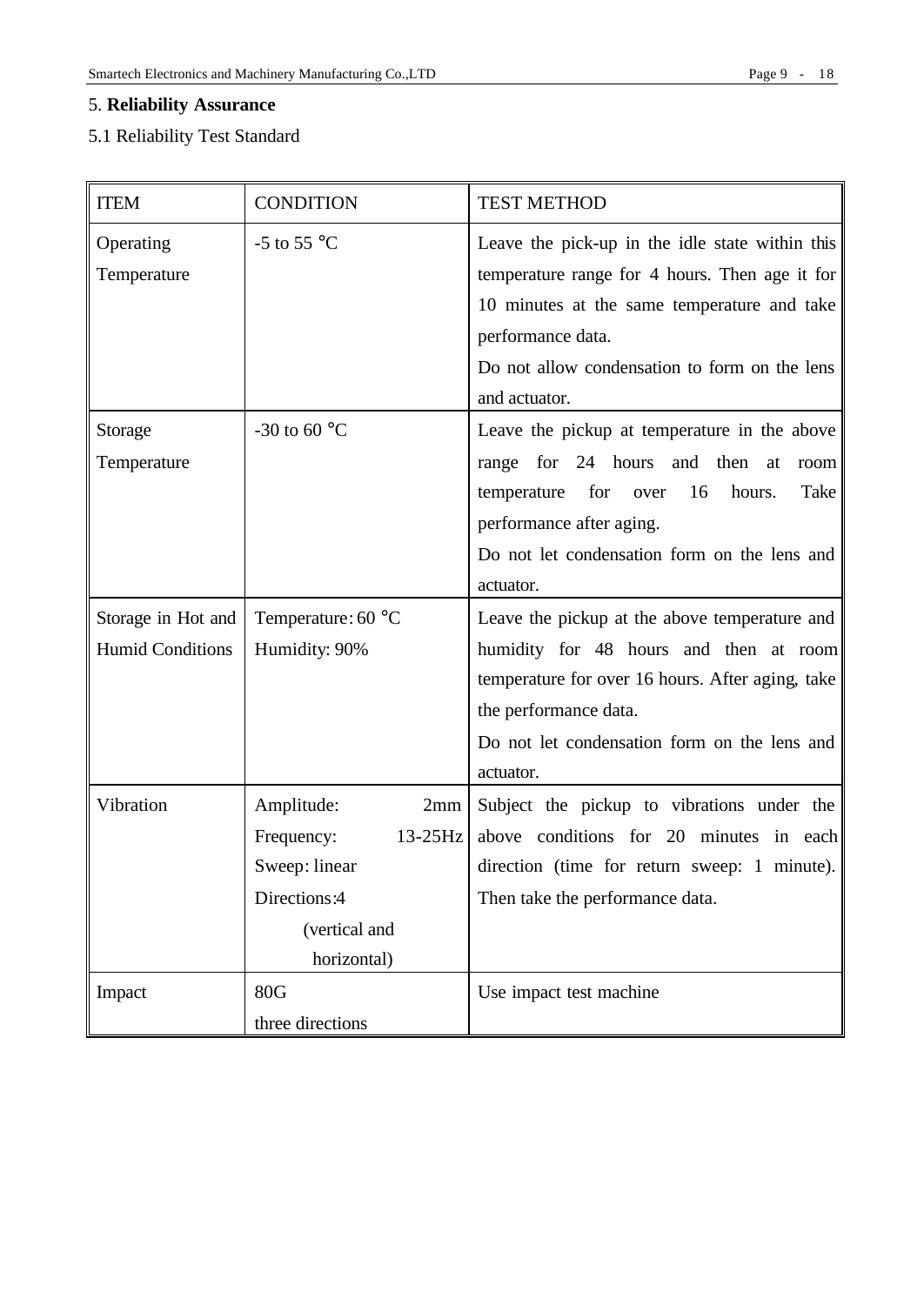### 5.2 Reliability Specifications

(Deviations from initial value after reliability tests under the conditions specified)

|          |                                                                                                | <b>ITEM</b>                                       |       | <b>STANDARD VALUE</b> |
|----------|------------------------------------------------------------------------------------------------|---------------------------------------------------|-------|-----------------------|
|          | Focusing                                                                                       | Sensitivity                                       |       | $< \pm 20\%$          |
|          |                                                                                                | Resonant frequency (fo)                           |       | $< \pm 2$ Hz          |
|          |                                                                                                | Q value                                           |       | $\leq \pm 3$ dB       |
|          |                                                                                                | Phase                                             | 1 KHz | $\leq \pm 5$ deg      |
|          |                                                                                                |                                                   | 5 KHz | $\lt$ ±7 deg          |
| Actuator | Tracking                                                                                       | Sensitivity                                       |       | $< \pm 20$ %          |
|          |                                                                                                | Resonant frequency (fo)                           |       | $<$ $\pm$ 2 Hz        |
|          |                                                                                                | Q value                                           |       | $\lt$ ±3 dB           |
|          |                                                                                                | Phase                                             | 1 KHz | $\lt$ ±5 deg          |
|          |                                                                                                |                                                   | 5 KHz | $\lt$ ±7 deg          |
|          | RF signal                                                                                      | RF level<br>Jitter level<br>Crosstalk             |       | $< \pm 15\%$          |
|          |                                                                                                |                                                   |       | $<$ 5 ns              |
|          |                                                                                                |                                                   |       | $<$  15 %             |
| ptics    | Focusing                                                                                       | S-curve amplitude                                 |       | $< \pm 20 \%$         |
|          | error signal                                                                                   | Defocusing                                        |       | $\leq \pm 1$ µm       |
|          | Tracking                                                                                       | Traverse                                          |       | $< \pm 30 \%$         |
|          | error signal                                                                                   | E-F balance                                       |       | $<$  10  %            |
|          | E-F phase difference                                                                           |                                                   |       | $<$ 30 deg            |
|          | Service Life of<br>After 3,000 hours operation at 25 $\degree$ C, defective rate is under 0.1% |                                                   |       |                       |
|          | <b>Laser Diode</b>                                                                             | (excluding damage due to electrostatic discharge) |       |                       |
|          |                                                                                                |                                                   |       |                       |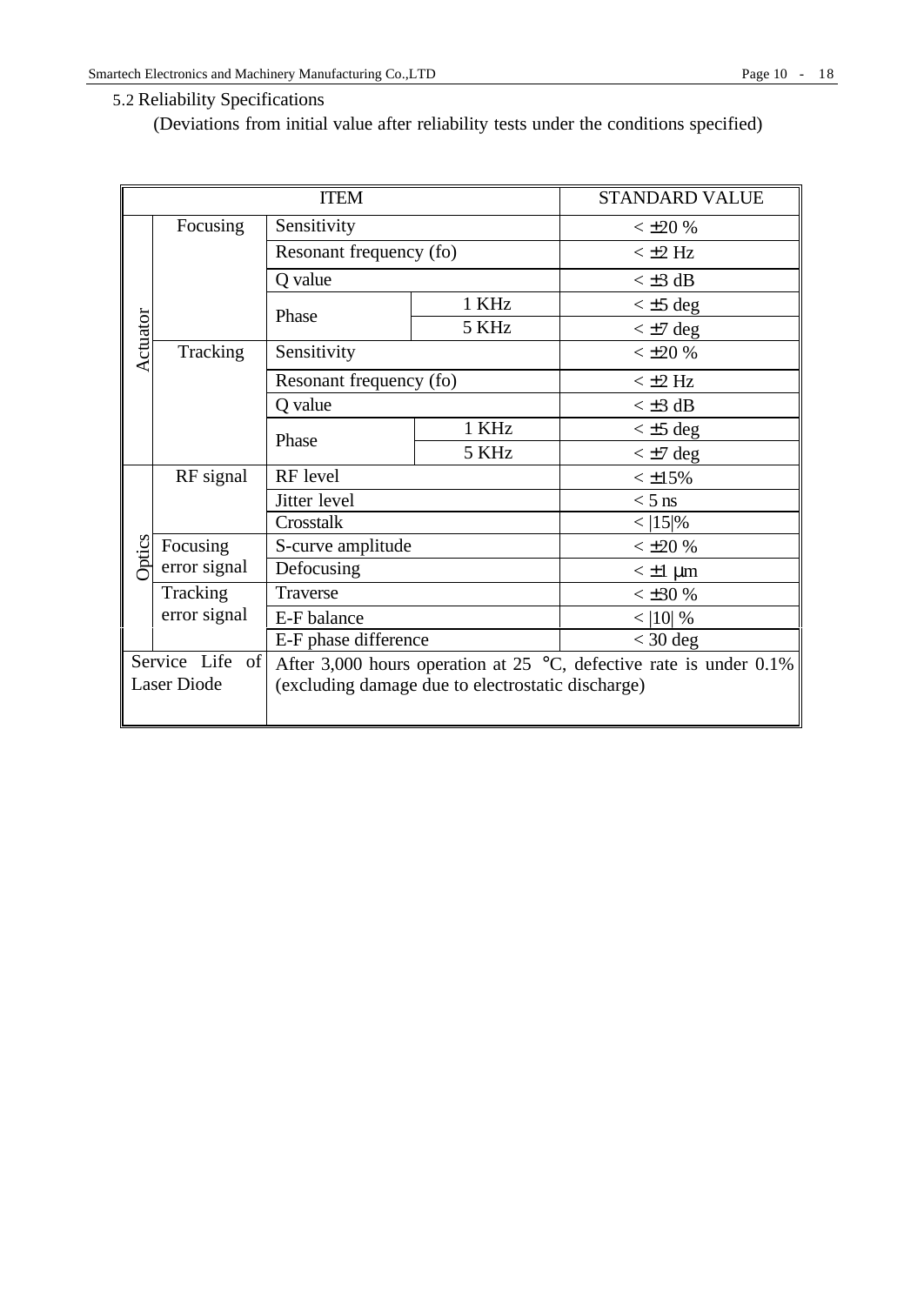### 6. **Dimension**

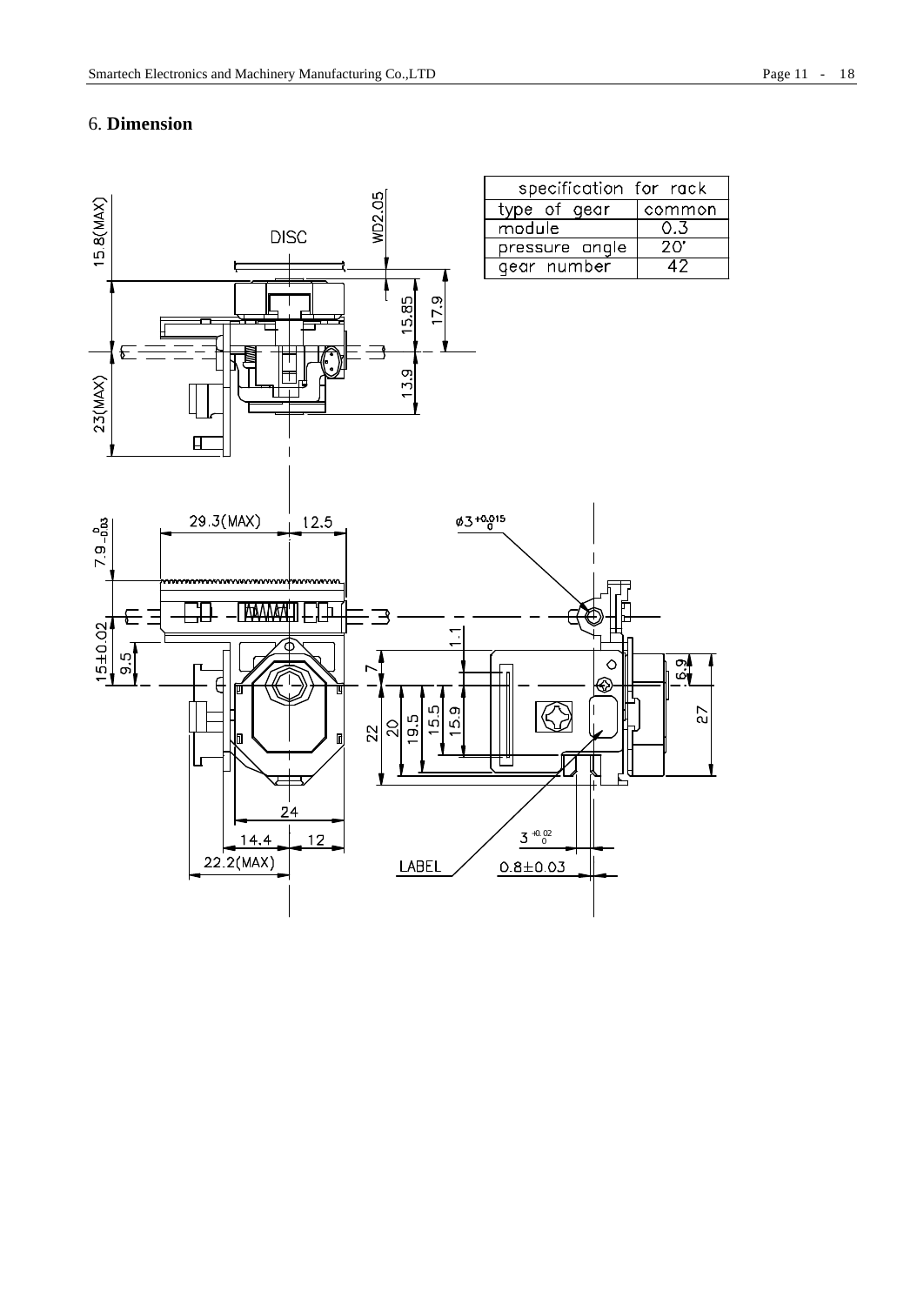### 7. **Optical Structure**

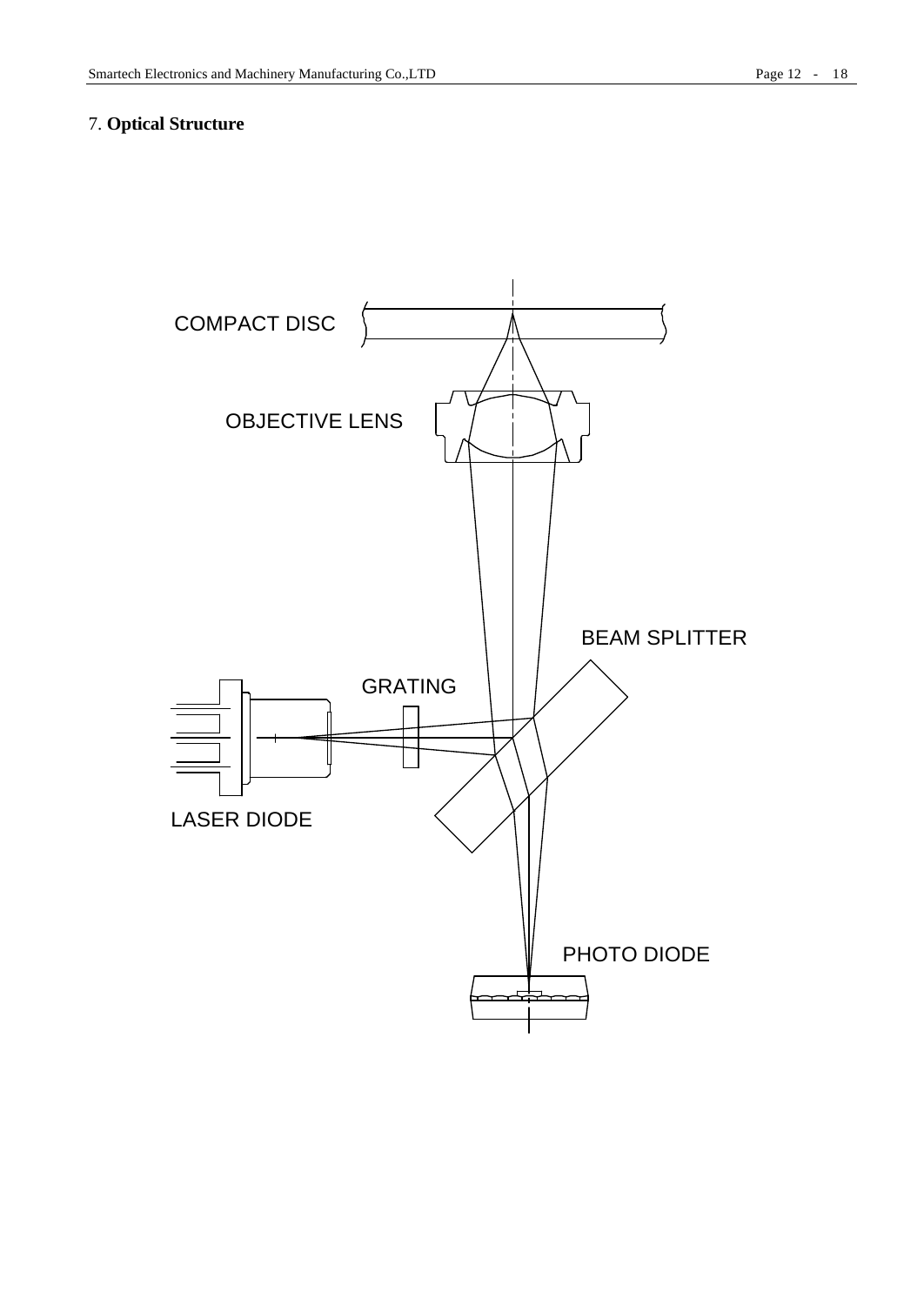| Pin No         | Name                  |  |
|----------------|-----------------------|--|
| $\mathbf{1}$   | PDIC Vc               |  |
| $\overline{2}$ | Vcc                   |  |
| $\overline{3}$ | ${\bf E}$             |  |
| $\overline{4}$ | $\overline{D}$        |  |
| 5              | $\overline{A}$        |  |
| 6              | $\bf{B}$              |  |
| $\overline{7}$ | $\overline{\text{C}}$ |  |
| 8              | $\overline{F}$        |  |
| 9              | <b>GND</b>            |  |
| 10             | LD<br>LD              |  |
| 11             | <b>VR</b>             |  |
| 12             | PD                    |  |
| 13             | $F+$                  |  |
| 14             | $T +$                 |  |
| 15             | $T -$                 |  |
| 16             | $F-$                  |  |

 $\,<$ 





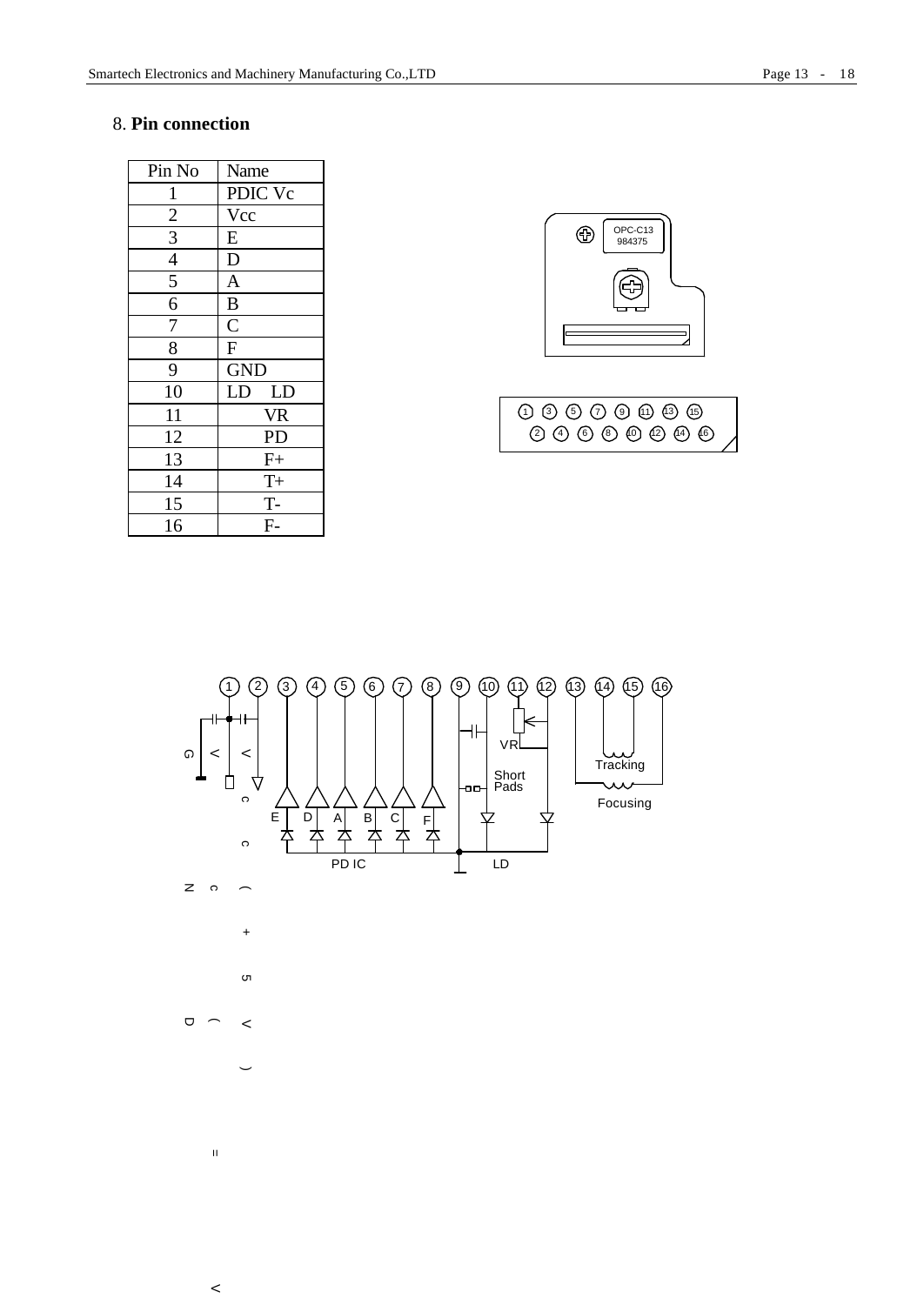### 9. **APC Power Supply (Reference)**

### Single +5V

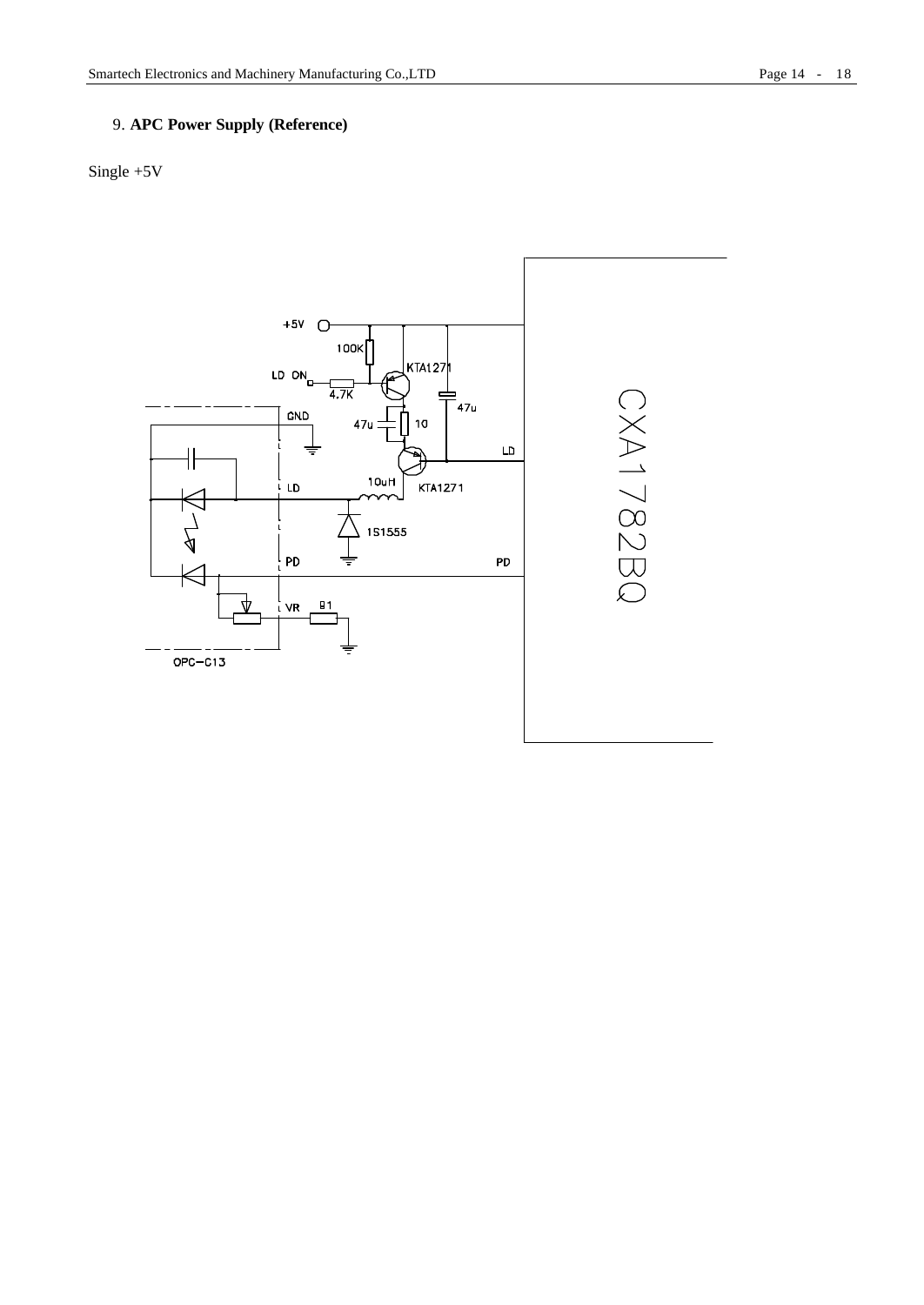### 10. **Standard evaluation circuit**





IC5: LF357 IC1~4: LM6361 IC6~8:TL084  $Vc = Vcc/2$ Vcc:Pickup Supply Voltage(+5v)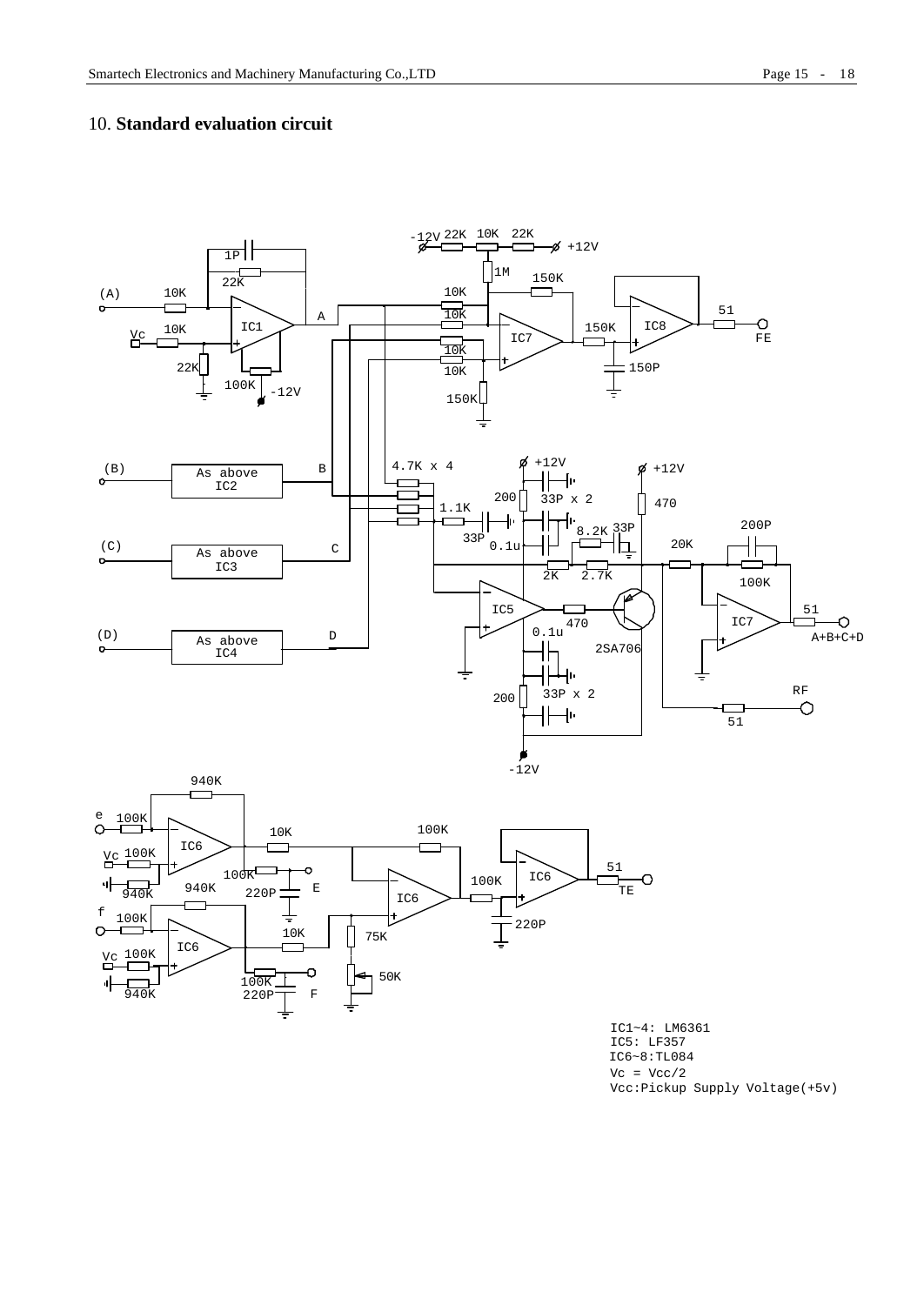### 11. **Precautions for handling**

Following attentions should be paid when handling the pickup.Make sure the service person and users are aware of them too.

11.1 Precautions for general handling.

OPC-C10A is comprised of precision mechanical and optical components and carefully assembled and adjusted in factory, so that do not attempt to disassemble or readjust it.

Do not drop the pickup, avoid shock, rough handling or leaving the pickup in the environment with high temperature / high humidity or dusty place.

- 11.2 Precautions for handling the laser diode
	- 1) Do not attempt to adjust the trimmer.

Radiant power output and other characteristics of the laser diode are critically subject to the ambient temperature. Output of laser diode is stabilized by pre-adjusting the trimmer on circuit board of pickup in factory, and the external APC power supply circuit. An excessive output of laser will deteriorate the life of laser diode.

2) Avoid current surges and electrostatic discharges



Due to the structure and operating principles of laser diode, LD may deteriorate on current surges caused by switch and high speed pulse cause by electrostatic discharge.

Protective circuit should be provided to prevent damages by current surges.

Ground human body by a wrist strap, measuring equipment, jigs, and tools. Use of a grounding mat on the worktable and floor is recommended

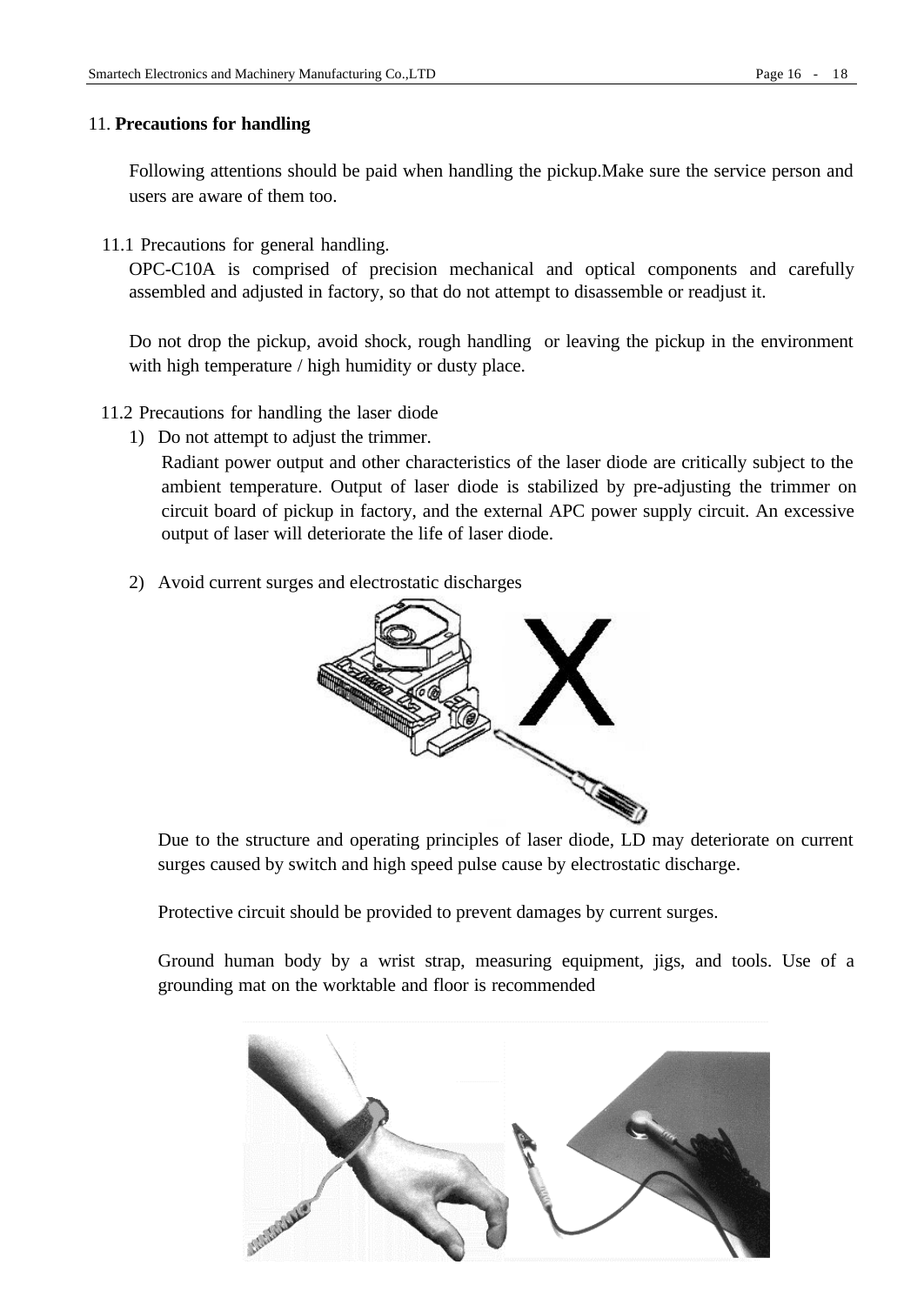LD terminals are factory-strapped before shipment to protect LD from electrostatic discharges during transportation. After connector insertion, unstrap the LD terminal with a solder iron. The temperature of the solder iron must be under  $320^\circ$  and the unstrapping should be performed quickly.

### 11.3 Handling actuator

- 1) The characteristic of the actuator may be changed if a magnetic object is located nearby. Since the actuator use powerful magnet, do not allow foreign materials to enter through gap in the cover.
- 2) When the lens has dust, dirt, fingerprint or oil on it, the characteristics of pickup such as jitter, RF level may be degraded. Clean the lens with a lint free cotton bar moistened with isopropyl alcohol.